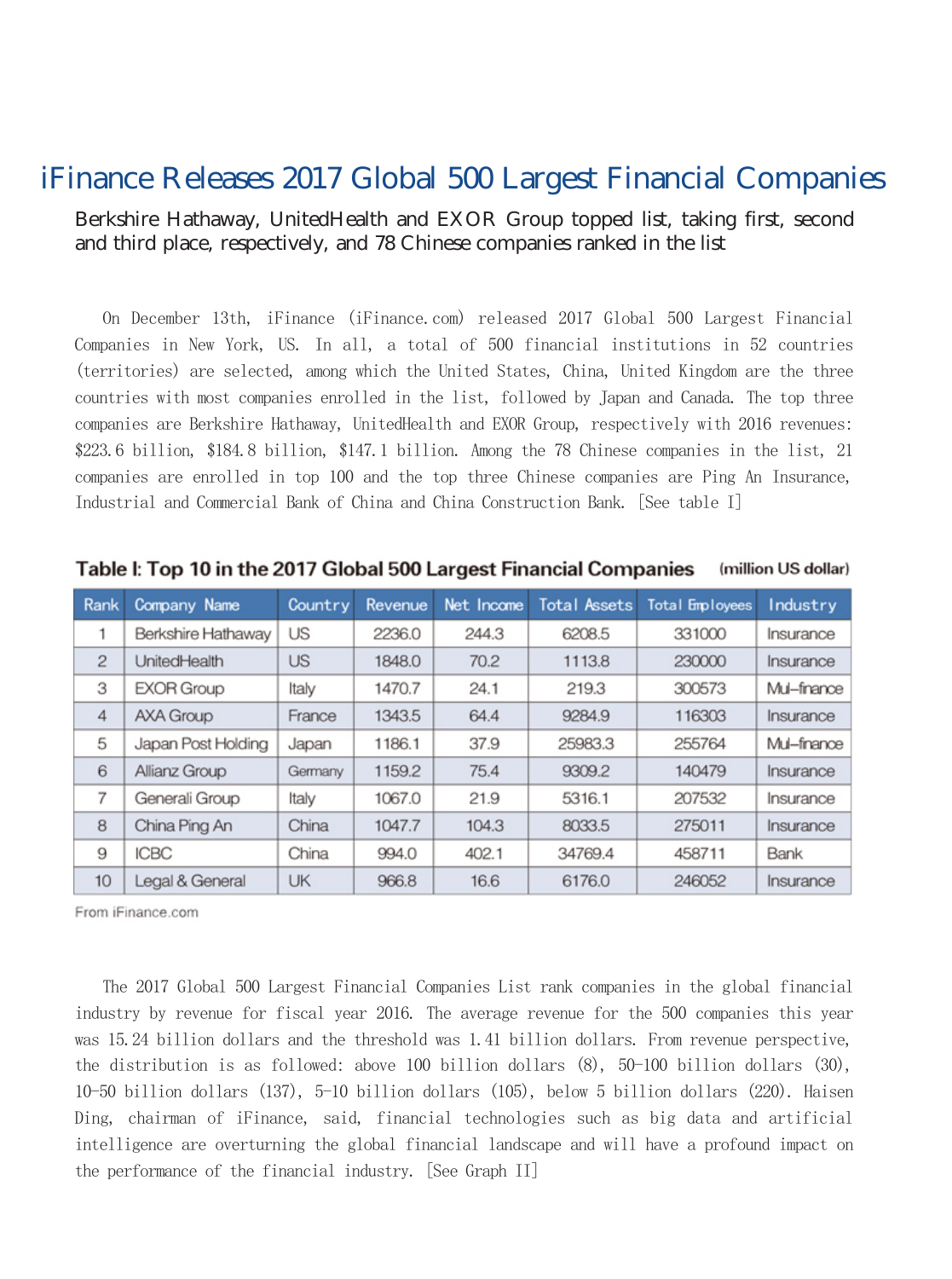

## Graph II: Revenue Distribution of 2017 Global 500 Largest Financial Companies (million US dollar)

From iFinance.com

There are in total 52 nations or territories on the list. According to the national distribution of the corporations selected, the United States occupies 146 of the top 500, highlighting the power of the leading country; China and the United Kingdom rank second and third respectively with 78 and 34 corporations; Japan, Canada, India and Australia are in the second camp, respectively 19, 19, 18 and 15 companies selected. Financial technology (FinTech) triggered the global competition of financial transformation. The United States has a relatively concentrated geographical distribution in FinTech field. The most representative locations are Silicon Valley and New York, with the largest number of FinTech professionals involved in various sectors including online insurance, online lending and online wealth management. London has always been the world's financial center and has not fallen behind in financial technology transformation. China's financial technology filed has absorbed 7.7 billion dollar-investment and ranks first in the world. [See table III]

|  |  |  | Table III: Country Distribution of 2017 Global 500 Largest Financial Companies (million US dollar) |
|--|--|--|----------------------------------------------------------------------------------------------------|
|--|--|--|----------------------------------------------------------------------------------------------------|

| Rank           | Country   | <b>Number</b> | Representative Company                                                       | Average Revenue |
|----------------|-----------|---------------|------------------------------------------------------------------------------|-----------------|
|                | US        | 146           | Berkshire Hathaway, United Health Group, JPMorgan                            | 145.9           |
| $\overline{c}$ | China     | 78            | China Ping An Insurance, ICBC, China Construction Bank                       | 178.3           |
| 3              | UK        | 34            | Legal & General Group, Prudential Group, Aviva Group                         | 172.3           |
| 4              | Japan     | 19            | Japan Post Holding, Japan Post Insurance, Nippon Life Insurance              | 339.5           |
| 4              | Canada    | 19            | Manulife Financial, Power Corporation, Power Financial                       | 183.2           |
| 6              | India     | 18            | ICICI Bank, HDFC Bank, Housing Development Finance Corporation               | 48.3            |
| 7              | Australia | 15            | Commonwealth Bank of Australia, National Australia Bank, Westpac             | 88.5            |
| 8              | France    | 13            | AXA Group, BNP Paribas, BPCE                                                 | 366.7           |
| 9              | Germany   | 12            | Allianz Group, Munich Reinsurance, DZ Bank                                   | 259.4           |
| 9              | Korea     | 12            | Samsung Life Insurance, Samsung Fire Marine Insurance, Hanwha Life Insurance | 100.2           |

From iFinance.com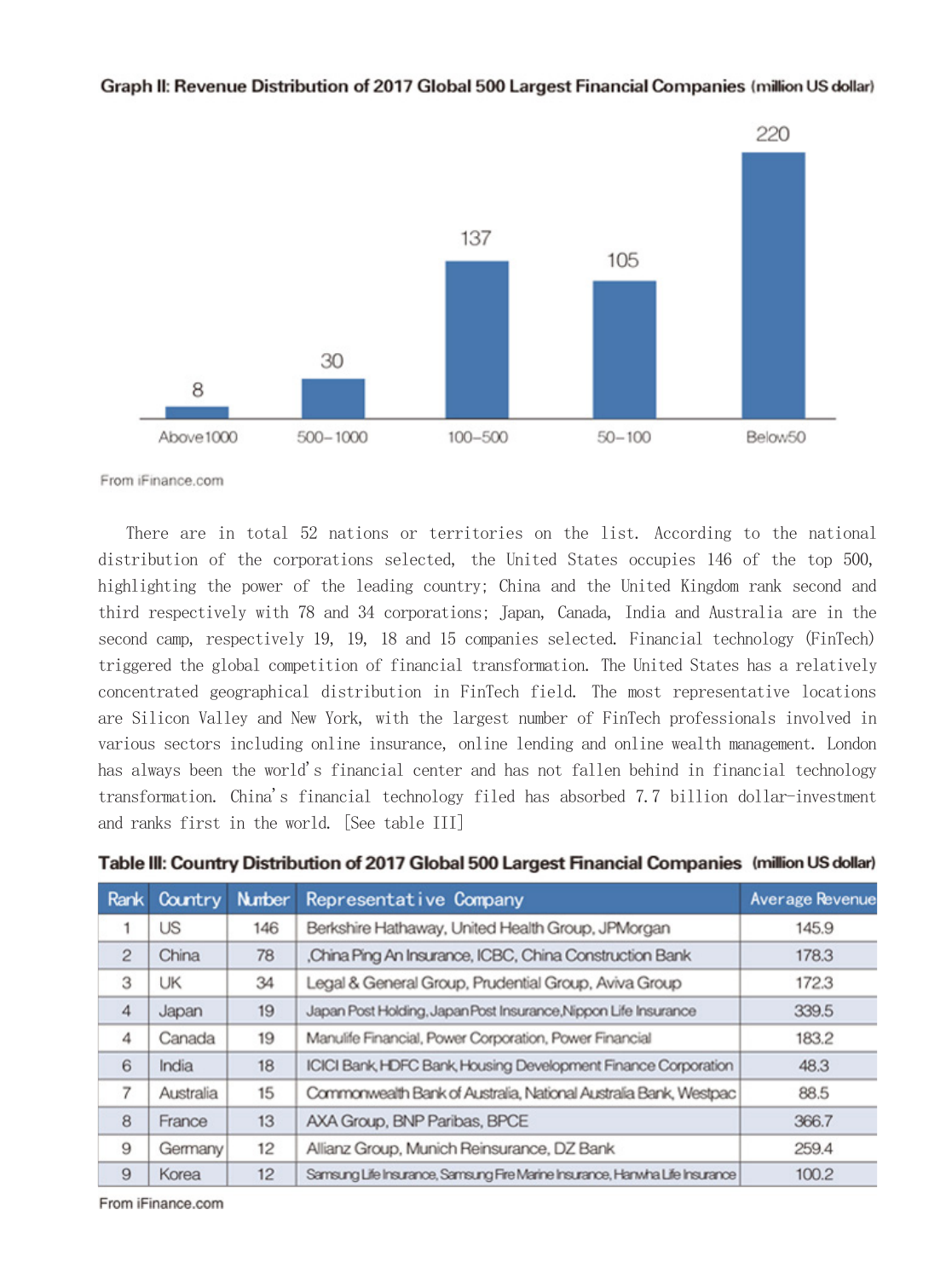Banks and insurance companies still account for the bulk of the financial sector based on the industry distribution: the proportion of sub-sectors in banking and insurance industry exceeds 70%. Banking industry ranks first with 197 listed companies whose average revenue is 12.62 billion dollars and total revenue of all companies account for 32.6%. Insurance industry ranks second with 162 companies whose average revenue is 23.15 billion dollars, ranking first in all sub-sectors, and total revenue accounts for 49.2%. The Multi-finance sector came in third with 97 companies. Financial technology (33) and the securities industry (11) rank fourth and fifth respectively. Haisen Ding, chairman of iFinance.com, commented that while FinTech's total revenue share is only 2.6%, 23% of traditional financial services will be hit by financial technology over the next five years. The development of financial technology has been pushed up to the strategic arrangement of national competitiveness. [See table IV]

| Industry    | <b>Number</b> | Number Percentage | Average Revenue | Percentage of Total Revenue |
|-------------|---------------|-------------------|-----------------|-----------------------------|
| Bank        | 197           | 39.40%            | 126.2           | 32.62%                      |
| Insurance   | 162           | 32.40%            | 231.4           | 49.21%                      |
| Mul-finance | 97            | 19.40%            | 118.9           | 15.14%                      |
| FinTech     | 33            | 6.60%             | 59.3            | 2.57%                       |
| Security    | 11            | 2.20%             | 31.4            | 0.45%                       |

Table IV: Industry Distribution of the 2017 Global 500 Largest Financial Companies (million US dollar)

From iFinance.com

78 Chinese enterprises are selected in 2017 Global 500 Largest Financial Companies, including 63 from mainland China, 8 from Taiwan and 7 from Hong Kong. Pingan Insurance ranked first place, with revenues of 104.77 billion dollars. Industrial and Commercial Bank of China and China Construction Bank ranked respectively second and third with \$99.4 billion dollars and \$88.98 billion dollars accordingly. Top 10 companies also include China Life Insurance (\$79.53 billion), Agricultural Bank of China (\$74.41 billion), Bank of China (\$71.14 billion), PICC Group (\$65.2 billion), Bank of Communications (\$63.49 billion), Anbang Insurance (\$60.8 billion) and PICC P&C (\$42.1 billion) [See table V]. In recent years, China's financial sector has become increasingly powerful. The financial profits of China's financial sector account for more than 80% of China's overall economic profit, compared with just over 20% in the United States.